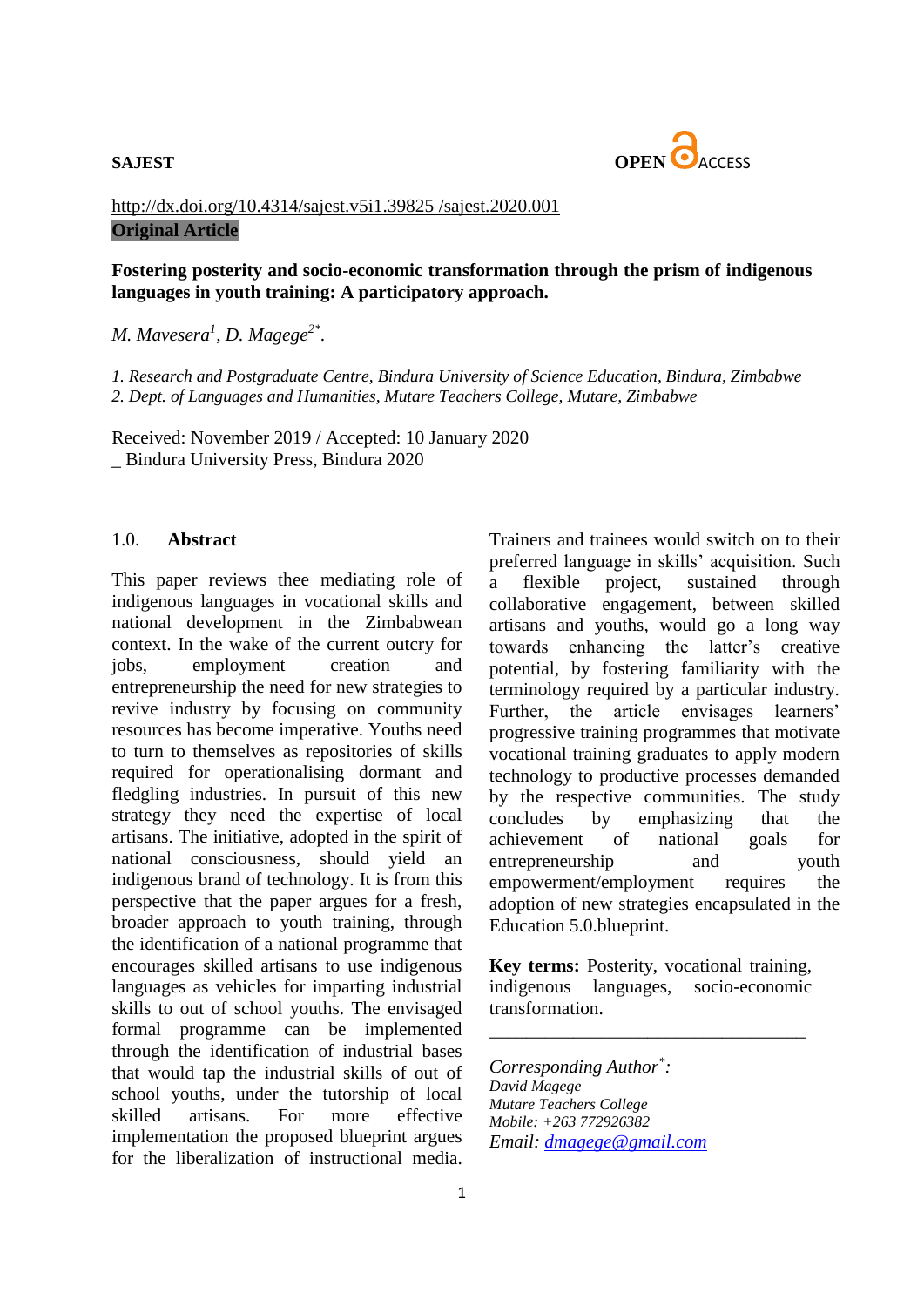### **2.0. Introduction**

Language is one of the critical success factors to development. Innovations and ideas need to be communicated in the simplest ways that encourage clear comprehension for knowledge transfer and application with immediacy of both the environment and the creative as well as innovative space. In a report published by Empowerment Magazine 2014, Mutisi lamented that; "One of the major pitfalls of governments and their plans is failure to be fully cognisant of the ordinary people. People from high offices usually forget the man on the street or the woman from the village". The main challenge is that all official plans are written and communicated in a language that is not ordinarily used by these men on the street or women from the village. Unfortunately the communication barrier presents a development puzzle whereby the ideas remain utopia if they are not simplified. This resonates well with Fanon's (1952:18) argument that, "A man who has a language consequently possesses the world expressed and implied by that language." Uju (2005:25) extends the argument further by affirming that, "…an individual with lots of potential should be able to speak out so that society could give him or her listening ears". In this article the authors take a predilection on the role

2

of youth training with a special interest on the language of communication used in imparting the vocational skills as well as mode of delivery.

 The paper starts by giving a background to the reasons why Zimbabwe needs to focus on vocational skills training for sustainable socio-economic development. A proposal for a new model of vocational skills training that highlights some key success factors related to the proposition is presented. The article concludes by affirming that instruction in indigenous languages is vital for enhancing cultural identity necessary for posterity and socioeconomic transformation of Zimbabwe.

### **3.0. Background**

Trends in Zimbabwe have indicated that the population is in a reverse migration mode. Whereas it had been progressively migrating to urban areas, the Sunday Mail 18- 24 May 2014 carried an article that reported that there was an upsurge in the urban to rural migration. The Zimbabwean population of youths out of school is estimated to be ranging between 300 000 to 500 000. In the Deutscher Volkshochschul-Verband (DVV) International report on a workshop held at Antelope Park, Gweru; Leumer reported that, "19 % of rural households are reported to have children out of school hence Zimbabwe risks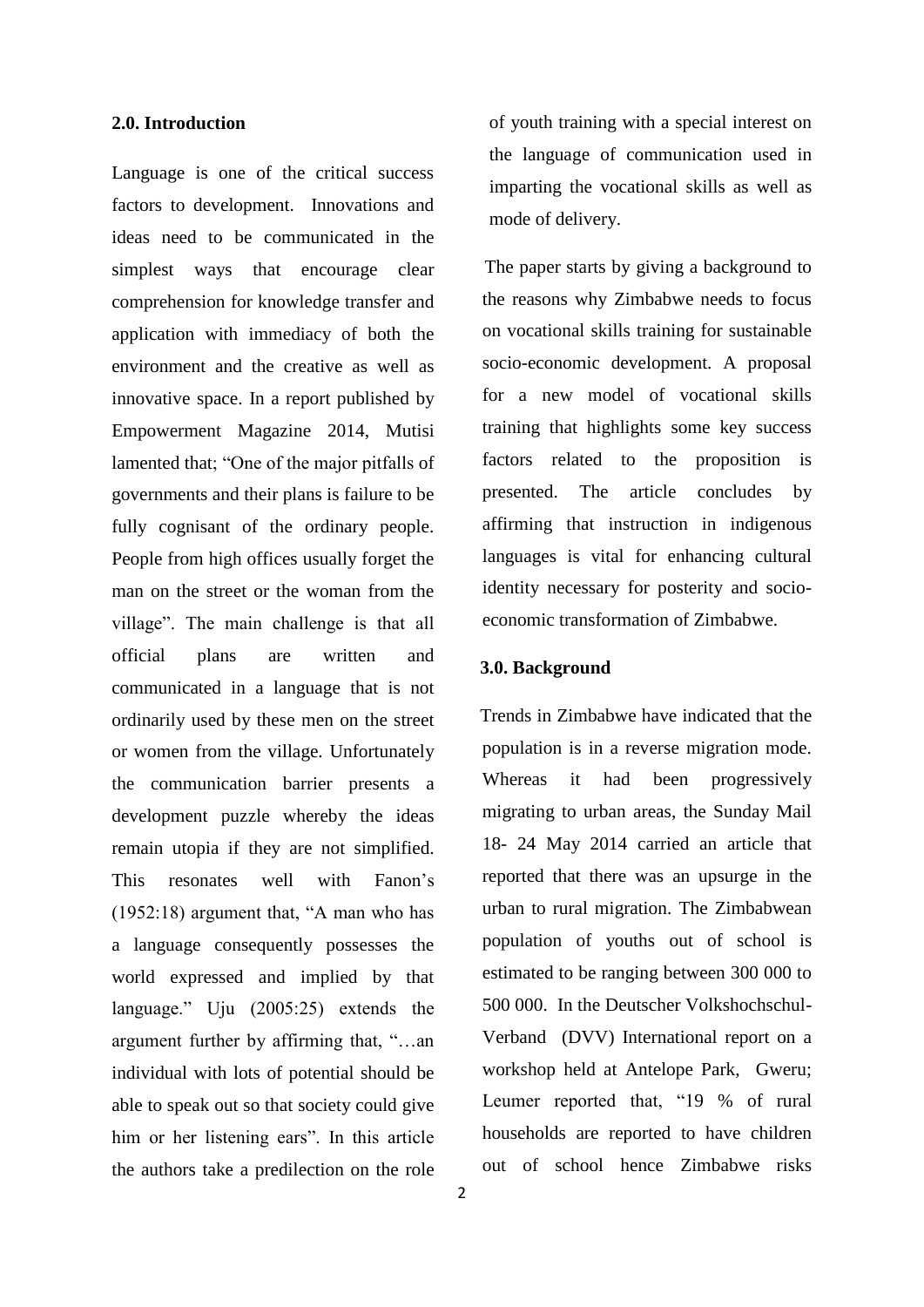missing the education for all (EFA) target of universal primary education by 2015 and the Millennium Development Goal 2" (Leumer, 2013:ii). Paradoxically, Zimbabwe's literacy rate is reported to be around 92 % which contradicts the observation made by DVV International as highlighted above. However what emerges is a situation that needs to be curtailed so that the out of school youths can be actively engaged in meaningful projects for the development of the country. Youth unemployment and underemployment has been worsened by severe economic challenges. The situation is compounded by the fact that for decades Zimbabwe has been struggling to make education meaningful due to the weak links between education and training, and the employment sector. This challenge calls for philosophical re-orientation with regards to the role of education and training. Instead of just focusing on the percentage that remains in the mainstream education system, there is a need to mobilise frustrated, idle youths to engage productively in vocational skills' training that will enable them to contribute to the growth of the economy. It is also important to observe that some of the youths drop out of school as a result of frustration from a formalised education system whose medium of instruction is alien, so in reengaging them it is vital to consider using indigenous languages as media of instruction. Herein lays the nuclei for vocational skills' training to the out of school youths who may fail to be absorbed into institutions that emphasise elitist education. In a nation where it has been reported that 60% of the Zimbabwean population is younger than 35 years it is critical to direct development programmes that focus on the youth since they are the future of Zimbabwe. Adopting such a flexible agenda/policy will ensure that the rural areas and their respective growth centres transform into veritable hubs of industrial regeneration. This resonates well with the new thrust of Education 5.0.

For a more rewarding operationalisation of this thrust the nation needs to reconsider the dynamics of language use for self consciousness through national training and development. We strongly feel that now is the time for the nation to adopt a more liberal approach in language use, given the growing number of out of school youths, most of whom might have been disadvantaged through the restrictions imposed by a curriculum that is biased towards foreign language proficiency, while undermining the candidates' potential innovative and creative skills that could propel the country forward in terms of industrial development. Further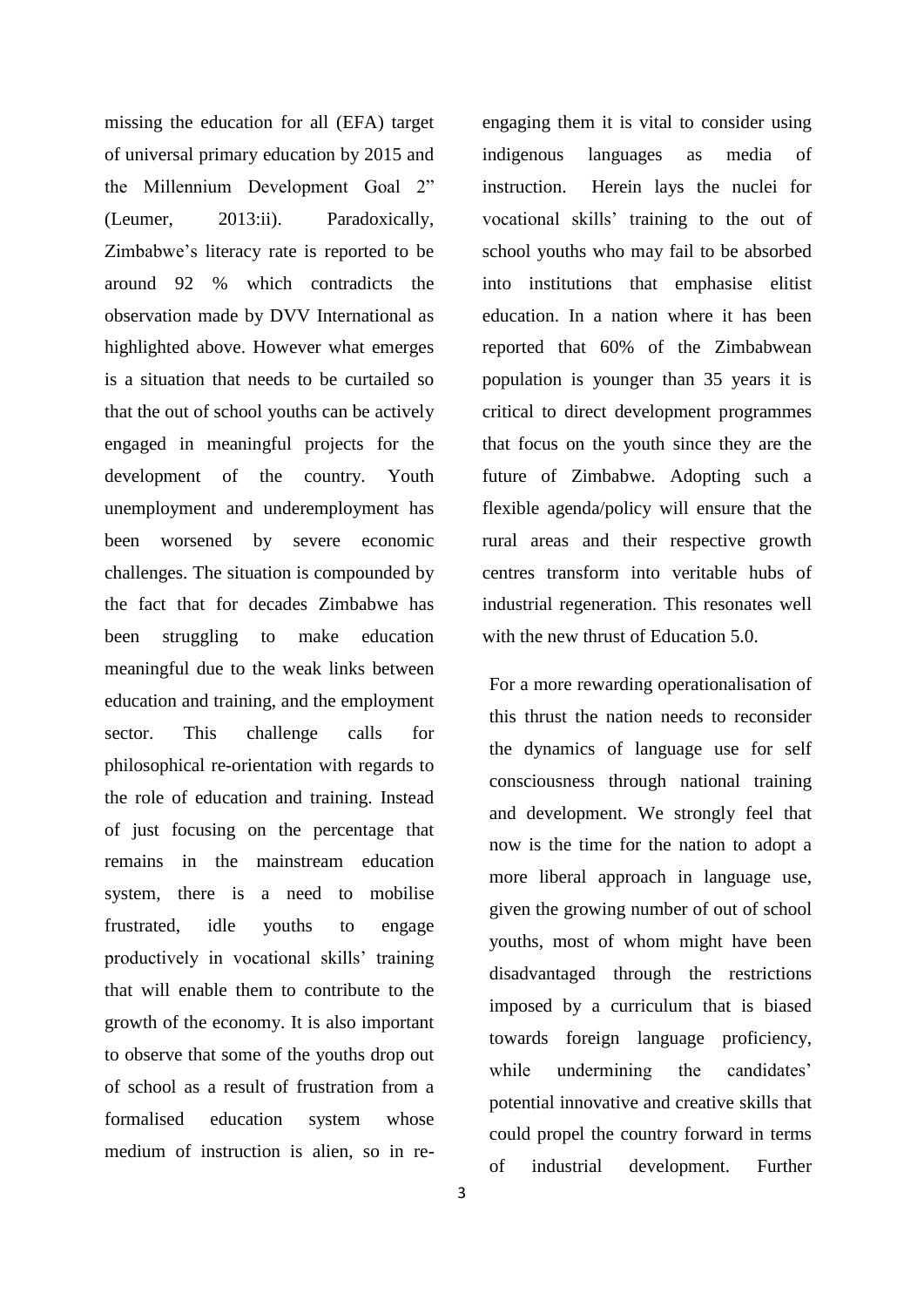adoption of a new approach opens the horizon for grounding the youths into believing in their culture because language and culture are inextricably inseparable.

It is our considered view that the government should promote the adoption of strategies for distilling concepts normally presented in foreign languages through simplifying them or expressing them in indigenous languages. This might also entail the incorporation of indigenous knowledge systems through changed perceptions and action spaces. Professor Mupepereki, in his presentation at the Zimbabwe International Book Fair (ZIBF) Conference in Harare (22-27 October 2018), vehemently stressed the point that our language policy should be tailor made to enable Zimbabwean entrepreneurs and local experts to take pride in the publishing and patenting of their "scientific discoveries" of medicines for treating some ailments. The same approach should be adopted where industrial entrepreneurs establish small scale rural industries which can develop to become mega industries. According to the professor, the only difference between the modern pharmacists and indigenous operatives is that while the former market processed products, the latter are doing themselves disservice by not only being secretive but also selling unprocessed medicines that are ironically undervalued despite them being the raw materials for large scale manufacturers of capsules. He lamented the fact that foreigners "steal' indigenous medicines, process and sell them back to us, labeled in cryptic / complex names. Again this is where language and training can play a big role in diffusion of knowledge and skills particularly to the youths. Young people need to mobilise themselves into repositories of skills for operationalising home grown industries, and in the process, applying their creative potential to modernise business in predominantly rural areas. To spearhead these economic developments youths should be able to tap from the older generation. Both indigenous and foreign languages are critical as vehicles for mediating the exchange of knowledge, training, and moral values associated with emerging enterprises in rural environments. The implications point to the adoption of sound language policies that promote the concurrent use of indigenous languages and English.

The situation described above is exacerbated by the fractured and disintegrated framework for the provision of skills training for the out of school youths. The splintered coordination between different policies and stakeholders leads to isolated approaches and a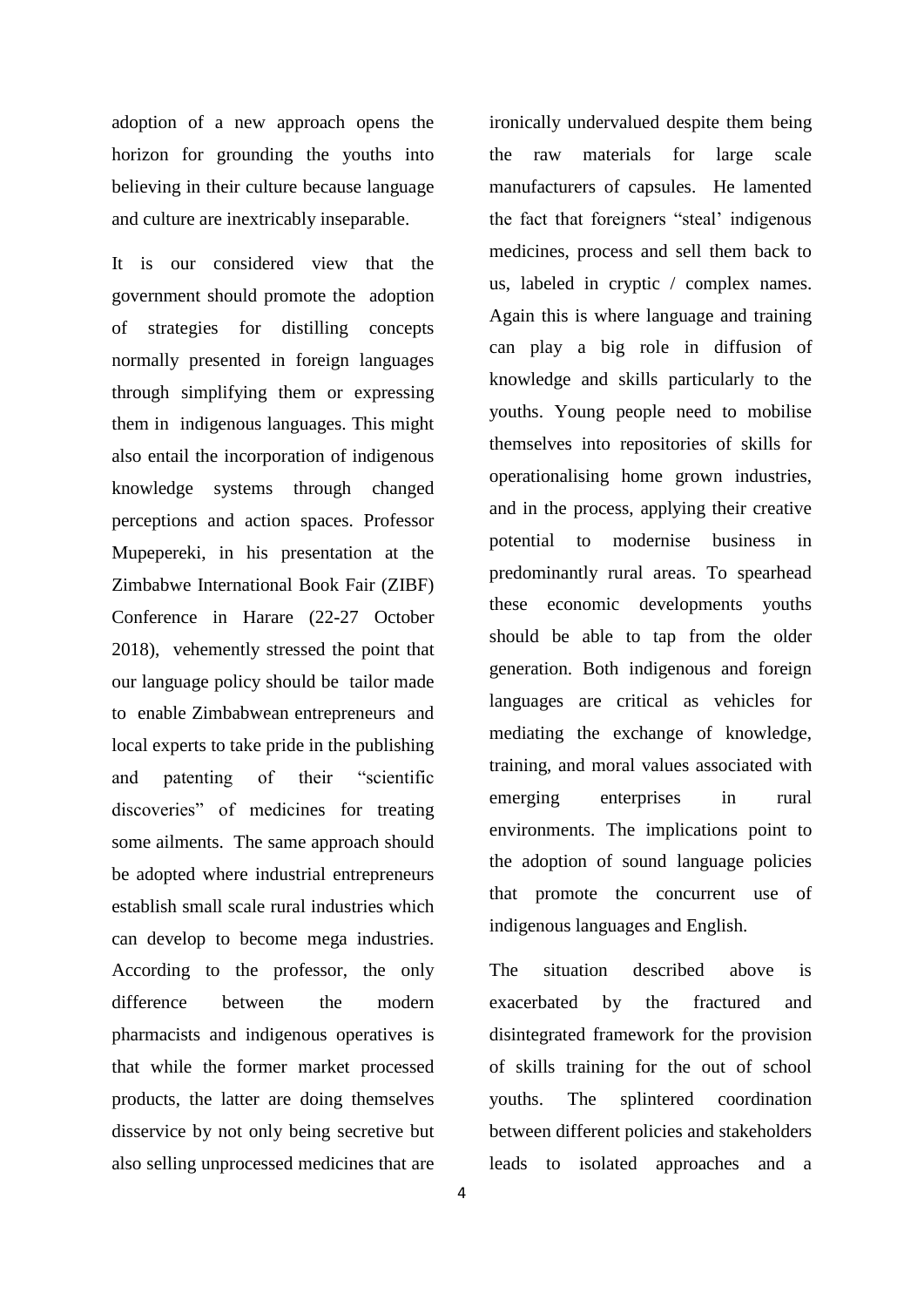disconnection between level of education and skills. What could be the future of Zimbabwe in relation to the skills training for the youths and their contribution to socio-economic transformation? Is Education 5.0 likely to resolve the challenges?

The philosophical underpinnings of education require revisiting so that the education process results in a product that is versatile and adaptable to the new socioeconomic and politico-cultural demands where educational attainment should be grounded in vocational skills. The focus should move to what the product of the learning process can do instead of how many distinctions the product has on paper. Endorsing the above blueprint Professor Amon Murwira, in his keynote address at the Midlands State University International Conference on Sustainable Economic Transformation, motivation and governance in Gweru (February 15, 2019), challenged the universities to come up with more programmes that equip students with skills relevant to the exploitation of locally available resources.

Africa has a strong foundation in specialised skills training which dates back to the pre-colonial period. On attaining political independence, African states have been preoccupied by how well they respond to global conventions on education without addressing the relevance of that education to the African continent. This ties in well with the concern raised about Zimbabwe's response to the Education for All (EFA) and Millennium Development Goal (MDG) 2 as highlighted by Leumer (ibid). In realigning the focus of youth training, it is important to be guided by the cultural and philosophical persuasions of the indigenous people. In the case in point aligning training with the way Africans view their world could bring a lot of success as shall be demonstrated below.

While giving a keynote speech at the round table meeting on Youth and Adult Learning and Education (YALE), Mrs Graca Machel remarked that:

The current education systems have been slow to acknowledge that academic knowledge does not adequately prepare youth for the future… We need to revise the content of education…children must leave school with the ability to do something with their lives." …We say skills **training for employment**, (own emphasis) but I want to be controversial and say **skills training for "work"**  (own emphasis). No government or private sector can employ its entire young people… millions will need to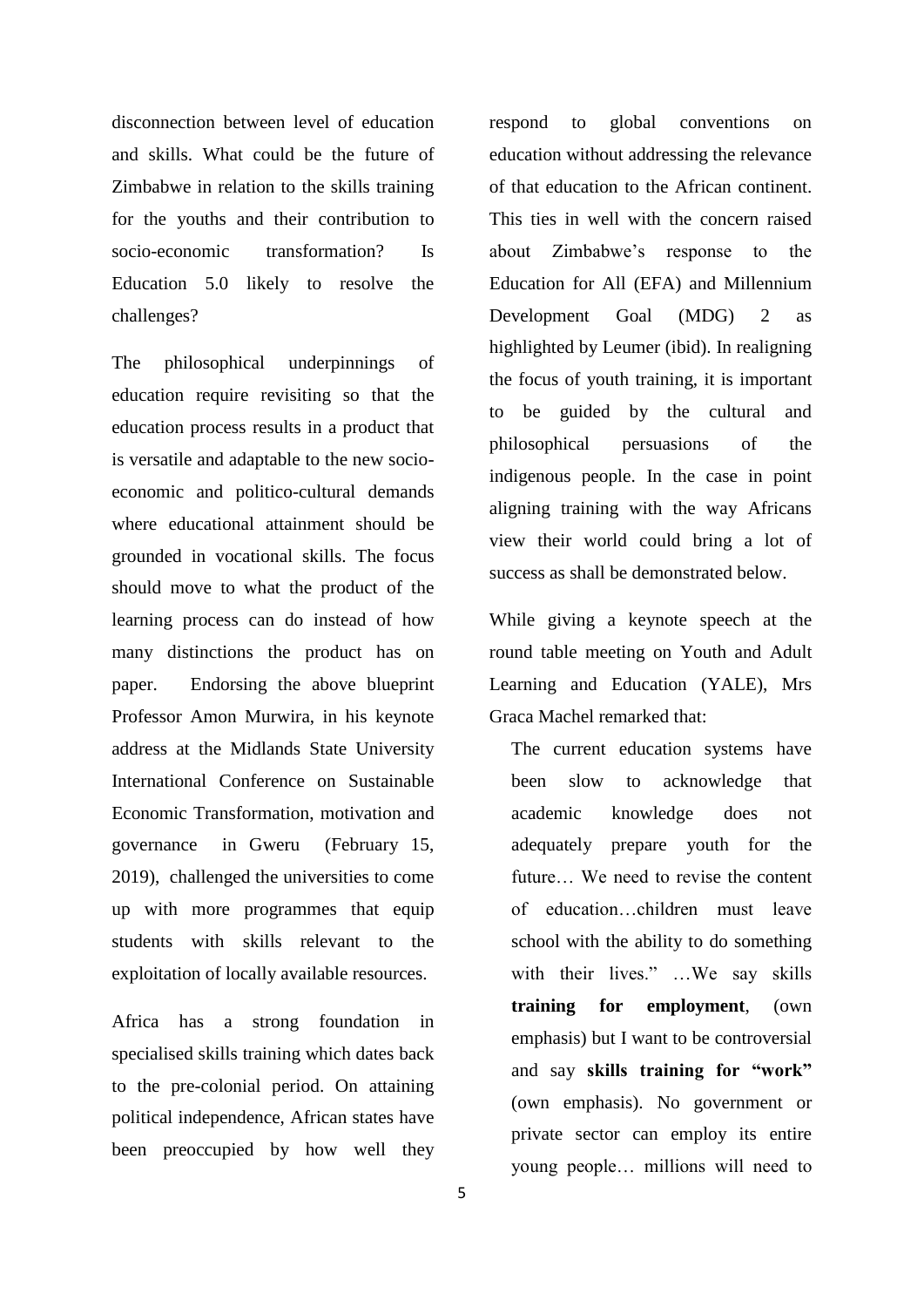employ themselves…youth and adults must be able to say "I'm working, I'm productive and I can even employ others… although I am not working…" (22 August, 2012 in Johannesburg).

This article takes the argument further and demonstrates that it is possible to motivate the youth and create employment through skills training. It also argues that much as the government preoccupies itself with fulfilling EFA, MDG and now sustainable development goals (SDGs), that should be done in the backdrop of factors raised in the above citation as well as matching educational output with skills development.

Zimbabwe as a country has great potential to lead in agricultural production as well as in mining. Other than its natural resources the socio-economic and politico-historical developments offer fertile ground for enhanced economic stability provided the country comes up with programmes that can stimulate nationhood and eradicate the cancerous corruption bedeviling the country at the moment. To tap into the great potential, Zimbabwe simply needs to realign its education and training to focus on skilling the youths in vocations starting with the very simple ones such as skills in agriculture, mining and entrepreneurship. It should be borne in mind that, "A hen that slept on a bag of corn died due to lack of knowledge." The abundance of natural and human resources does not translate into socio-economic development. It requires skills and sustainable intervention models to tap into the potential.

### **4.0. Methodology**

This paper argues for the use of indigenous languages as ideal media of instruction to effectively and meaningfully engage youths in skills training. Significantly the paper sets out to delineate a roadmap for harnessing, integrating and modernising technical skills that guarantee a future for out of school youths. Given the enduring centrality of mother tongue instruction to learning and teaching, and the importance of shared meanings, we propose a skills based programme that will enhance critical thinking and practical faculties of the participants.

We contend that indigenous languages provide opportunities for learners to conveniently internalise skills through interaction with their mentors. Indigenous languages also provide a platform for cultural diffusion between the mentees and their mentors. However, this does not imply that foreign languages will be discarded. Rather, where the instructional materials are presented in English, these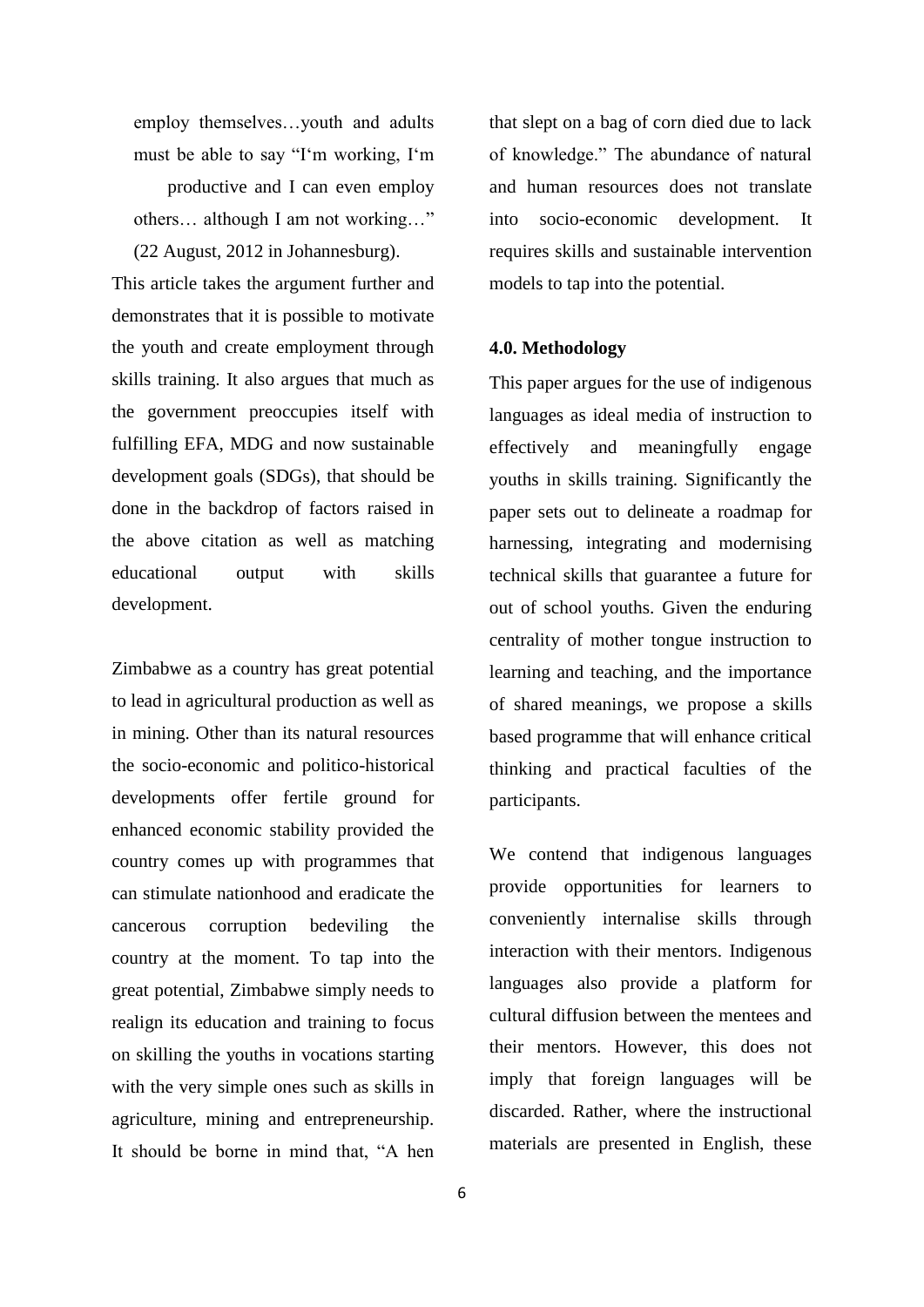can always be simplified through translation and or transliteration.

Participatory tools such as the Regenerated Freirean Literacy through Empowering Community Techniques (REFLECT) will be appropriate for affording the trainees opportunities for navigating between indigenous languages and the foreign language**s** in the process of skills acquisition. Further the tools empower the trainees to navigate through their environment, innovating new ways of addressing challenges they may encounter. This approach will create and enhance a product that is couched within the philosophical and cultural environment that promotes what Mazrui (2004:222) calls "elite of labour" as opposed to "an elite of leisure.'' While an "elite of labour" maximizes social commitment and values work for the benefit of the community, an elite of leisure is one that minimizes social commitment and exertion, and is placed in a situation in which it can pursue a life of comfort without worrying about social disapproval'' (ibid). Hence the proposed approach is likely to yield better results as well as guarantee sustenance for the community. We insist that for youths to derive a purpose for training in any practical skills, the best medium is a

shared language, signs and symbols. The call is louder now than ever especially when globalisation is threatened by the advent of the novel corona virus and global reactions to the COVID-19 epidemic.

# **4.1. Fostering nationhood through language**

Without doubt language and culture play a vital role in moulding and sustaining both community and national youths' skills training. Graduates who see no value in upholding nationhood are a recipe for economic disaster because they strive to emulate the rich through any means. To redress this situation there is need to reflect on ingredients for national development, that is, African culture, art and language. This imperative is echoed by Mudimbe's, (1988) recasting of the concept of "Retraditionalisation". For this philosopher:

> 'Retraditionalisation does not mean returning Africa to what it was before the Europeans came...But a move towards renewed respect for indigenous ways and the conquest of cultural self -contempt.'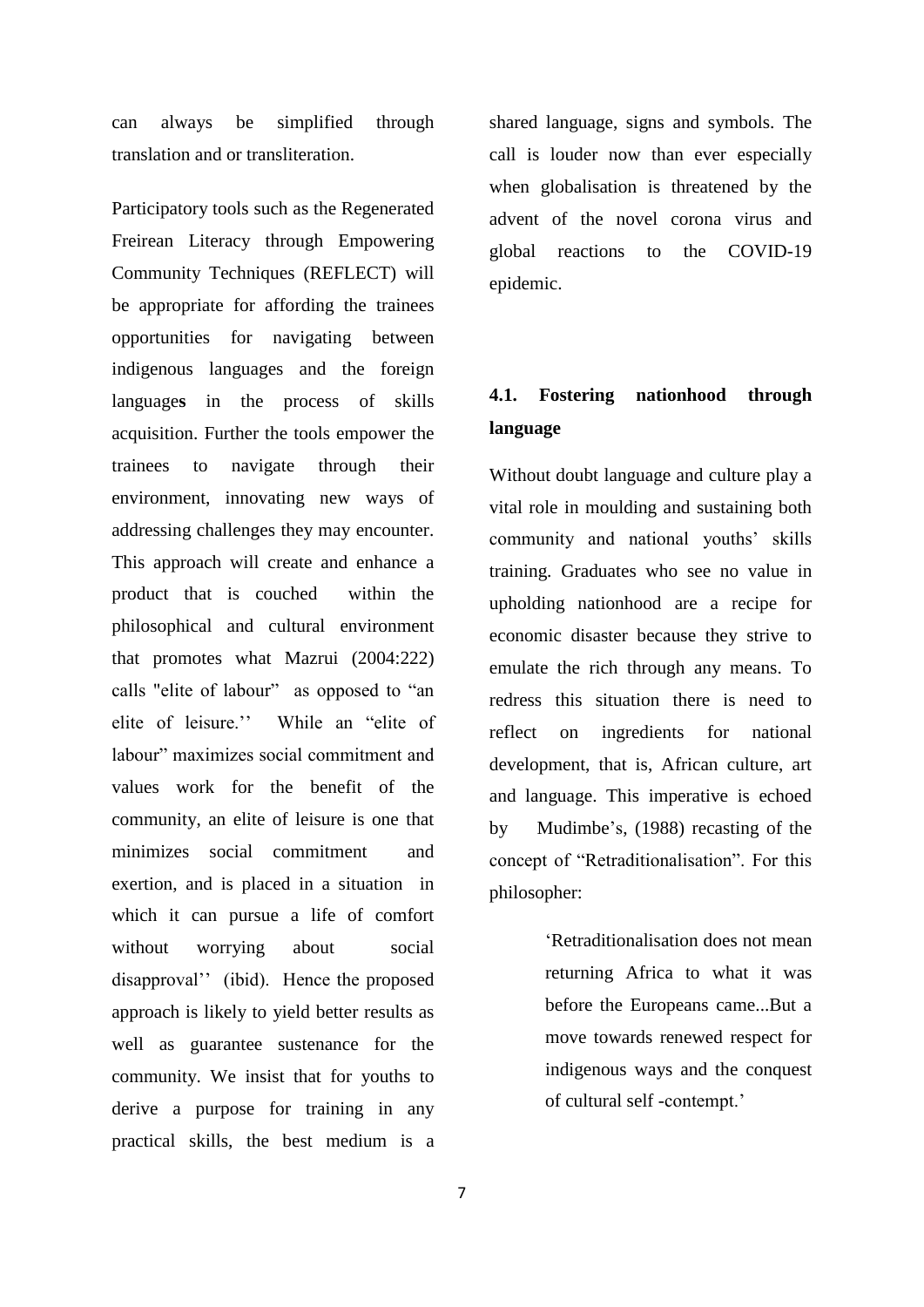Arguably, people who find value in themselves and their community would also strive to improve their quality of life through evolving technologies that preserve and add value to those resources.

We feel that for Zimbabwe while the language debate remains critical in planning for national development, it should not be used as an excuse for the dearth of skills development and creativity in communal areas. Zimbabwe has already defined its language policy with respect to corpus and status, by adopting bilingualism, a policy that allows for flexibility in language use; depending on the environment one finds himself or herself in, whether it is a formal or informal training session**.** According to Vygotsky (1962) "access to two languages accelerates the development of metalinguistic skills. In this case, bilingualism as a national philosophy is critical to youth training because it is a vehicle for enhancing cognitive flexibility, analytical skills and creative thinking that is rooted in community values. Since Zimbabwean youths have become bilingual, through education and cultural orientation, what remains is for the government to enforce training in entrepreneurship in communities where there is potential to tap on local resources. Indigenous languages should be used interchangeably with

English where necessary, to enhance the young people's creative potential in skills' development. Apparently Zimbabwe needs to capitalise on her high literacy rate, and shift attention more towards the promotion of indigenous languages which are laden with cultural values, positive attitudes and commitment to work that promote nationhood.

Language has been viewed as an identity marker which is inseparable from its cultural baggage. In view of this the media of communication in delivering vocational education training to the youths should therefore consider the language of that particular community group and its cultural orientation for it to be relevant, meaningful and sustainable. It should be borne in mind that African communities have always embedded education and training in the socialisation of their youth and social functions of the community. Isolating vocational training from daily activities and placing them into specific institutions defined by specific timetabling, narrowed curriculum content and delivered in alien languages resulted in the creation of "elites of leisure" who migrate from their environment because for them to be learned means to move out of the traditional environment. Sadly, the graduates of such training came out of the vocational training centres with a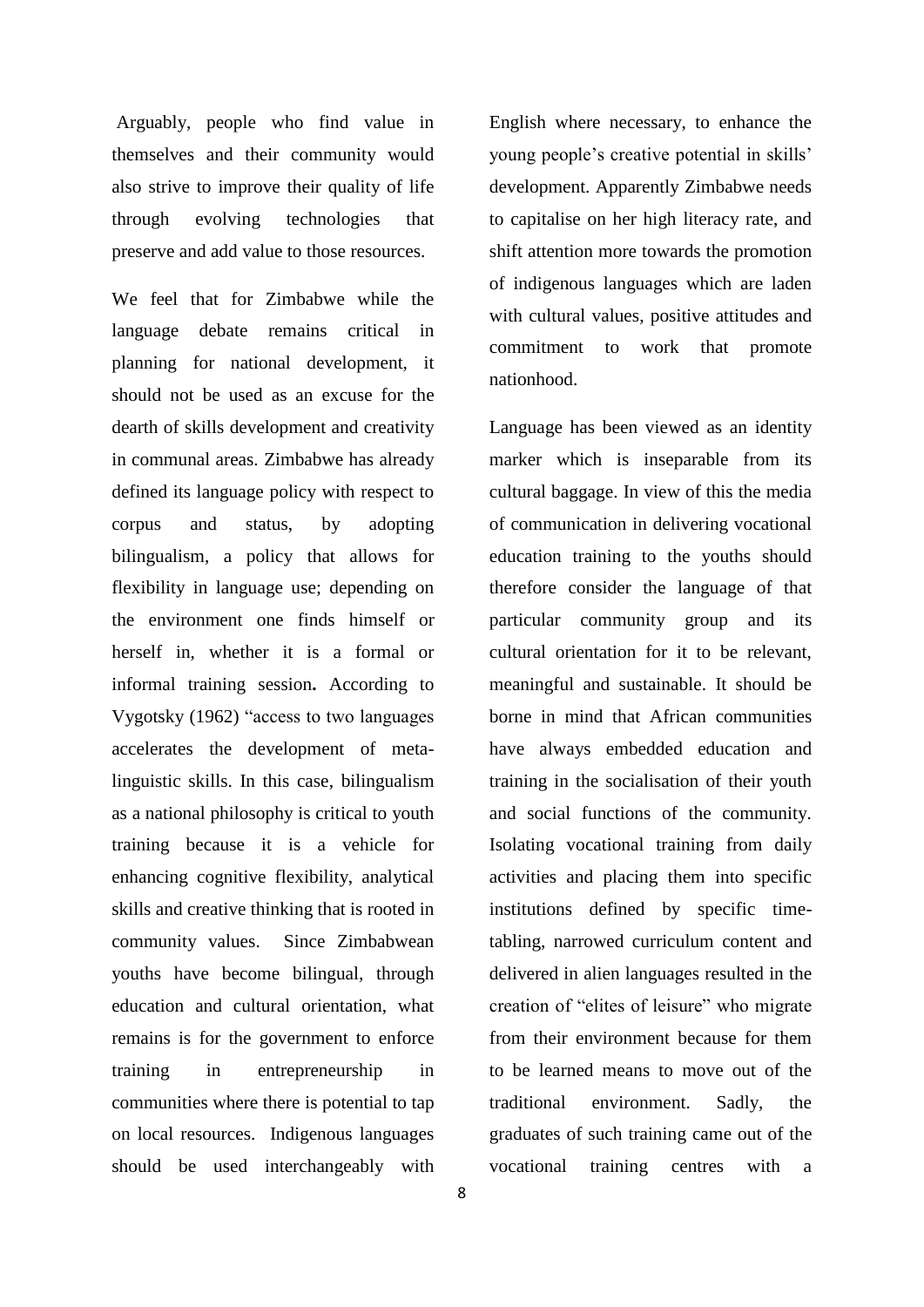preoccupation to get employed and never or rarely to start utilising their skills to work and create employment for others. This has replicated into production of graduates and or artisans who see no value for upholding values of nationhood. Instead they blame the government for failure to get employed, parents for sending them to the wrong schools and teachers for failure to design a curriculum relevant to their needs. But who is the government? Such graduates even struggle if not fail to adapt to perennial changes emanating from technological innovations, socio-economic and politico-cultural changes. What they learnt quickly becomes outmoded because they did not learn adaptive skills to deal with eminent changes. The language of instruction should be that which empowers the products of learning who should be motivated to be perpetual learners who are transformational.

# **4.2. Youth Training for development: a new modus operandi**

The training programme we envisage, for the out of school youth in particular, is one that is intended to promote individual skills for sustenance. While the proposed blueprint encourages use of indigenous languages in training, it also emphasises adherence to Ubuntu as a guiding philosophy. This means that the core

values of kindness, hard work, honesty, courtesy, consideration and friendliness should be maintained and blended with other relevant modern values such as entrepreneurship, creativity and innovation.

Through the interplay between language and culture wherein the two shape each other, the impartation of elements of local culture and values is enabled when teaching in local languages. The critical role of languages should be extended to the so called minority languages such as Kalanga, Tonga, Ndau, where community involvement in development projects is often hamstrung by failure to tap into the esoteric language within which indigenous knowledge systems are couched.

In a world where business is moving towards not just individualistic profit maximisation but holistic corporate social responsibility, teaching in local Bantu languages can engrain this approach into how professionals see their trade. Local languages can impact on work ethics, values, and relations between and within ranks, including a host of workplace culture. These will then help build lasting beneficial relations through shared local values.

It is worth noting that many projects have failed because of different mindsets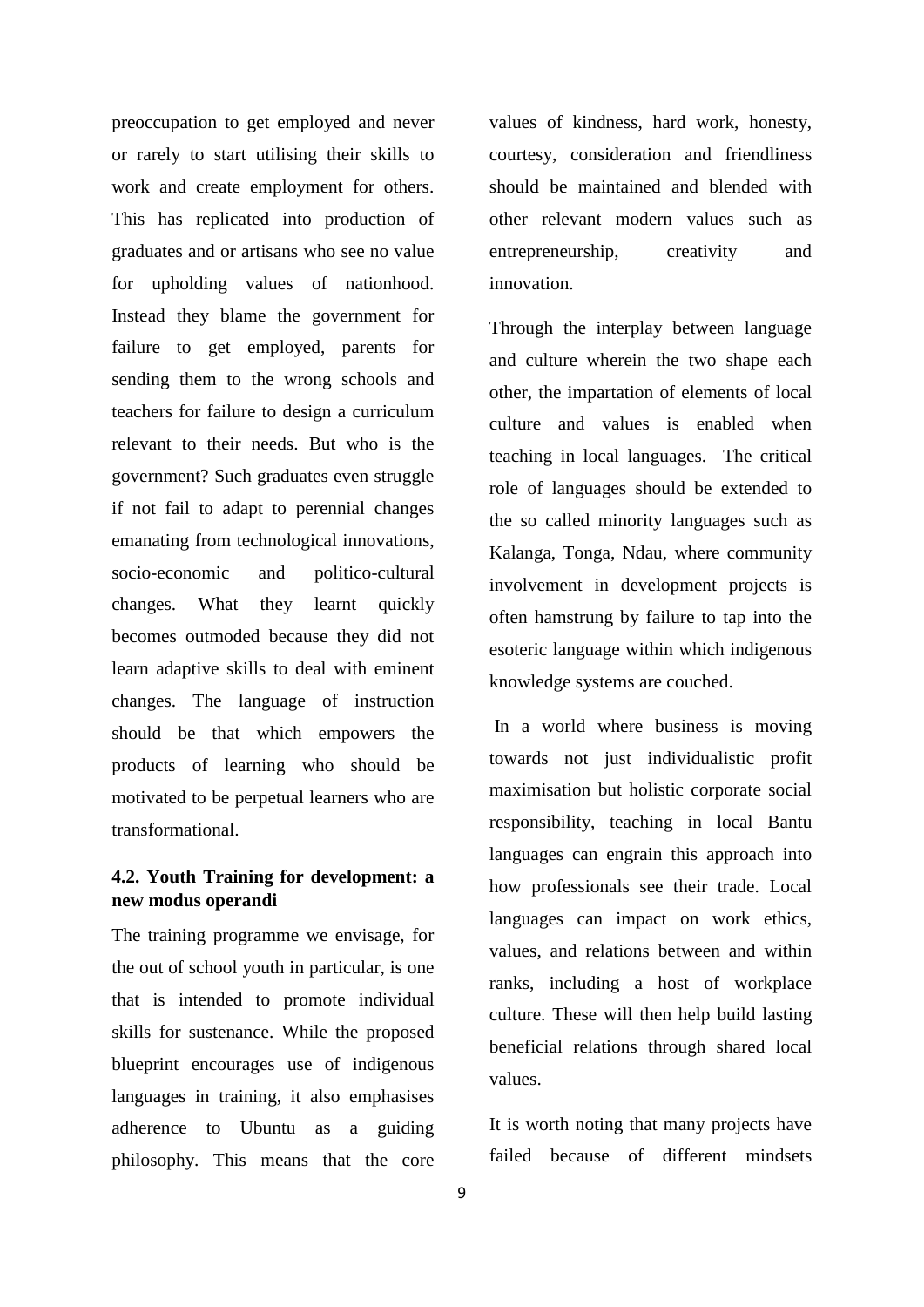adopted by the youths and skilled mentors. Furthermore, part of the conflict is attributed to modes of communication, reluctance to adapt to community values, as well as the tendency by trainees to underrate the relevance of skills offered, let alone the trainer's expertise. Often the trainees overlook the mentor's experience, failing to see the value of tacit knowledge in the modern context. For the youths to benefit from internalising the skills in the value chain, they need patience and mutual respect. In addition, appreciation of the community in which the project is based is a necessary requirement for effective training and sustainable development.

The foregoing points to the need for a national training programme that is similar to the Israeli perach, which combines skills training and patriotism for national consciousness. In the Zimbabwean context, the pursuit of a heritage based youth training programme is a sine qua non for promoting national consciousness. We argue that when out of school youths find in their immediate environments repositories of knowledge, jobs and cultural pride, the country will be on the road to community driven industrial development. Then, where citizens identify with their national heritage, they are more likely to apply critical thinking faculties for personal, community national and global sustainable development. This new philosophy should carry Zimbabwe through the fourth industrial revolution, where citizens mobilise local resources for purposes of innovation and the creation of industrial hubs.

We feel that the current dearth of industry is an opportune moment for the nation to refocus on resources that have been ignored. What we are proposing calls for patience, critical thinking, innovation and national consciousness. Ideally, then, Zimbabwe needs to tap into the resource potential of communities, where the majority of our out of school youths languish in poverty and despair. A holistic approach that takes cognisance of the complementary roles of the five pillars of the development matrix, that is, teaching, research, community service, innovation and industrialisation, will go a long way towards achieving Zimbabwe's contribution to sustainable development goals (SDGs). Using the heritage based philosophy as a guiding philosophy, researchers should identify available resources within specific communities, carry out a needs analysis exercise, and identify existing skilled personnel who can spearhead the establishment of small scale industries or revive dormant ones. From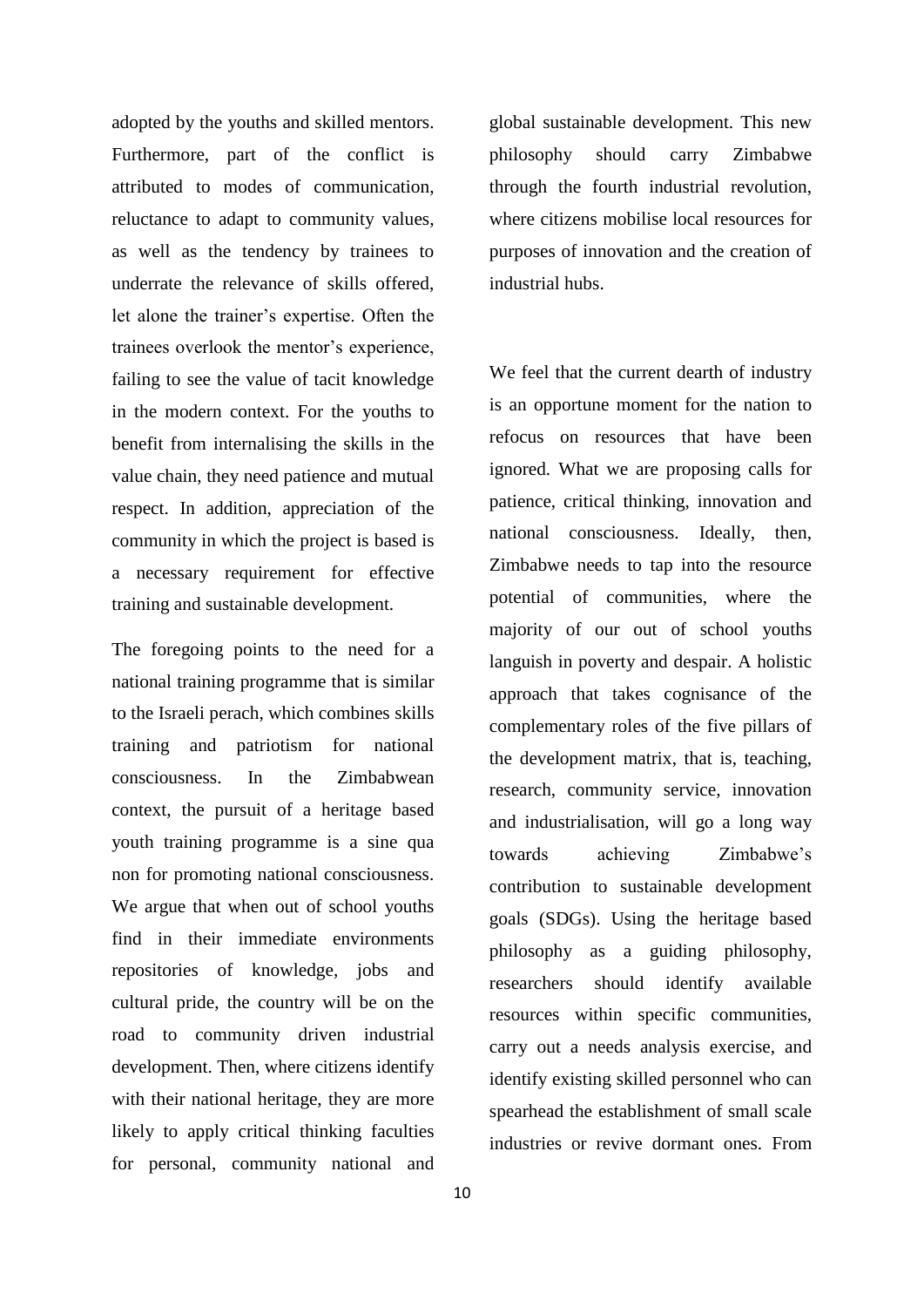this standpoint we envisage a new version of training that is more widespread, yet less formalised to cater for a broad spectrum of youths in different industrial and semi –industrial setups.

# **4.3. Turning the tables in Vocational Education Training (VET)**

Every community is naturally endowed with sufficient natural resources for youth training, engagement, active exploitation and production of what is within its grasp. This means that with the help of local skilled artisans, even seemingly less important activities such as bee keeping, mopani worm harvesting and fish farming can be formalised and modernised through the blending of traditional means of production with modern technology. This requires identification of youths who have the zeal, aptitude, commitment and creative potential to embark on such projects. Blending of traditional training methods of imparting life skills with modern scientific skills would also help in coming up with an indigenous brand of technology, one that could eventually be marketed abroad. This is where languages will play a big role. The enriched repertoire of skills and training should derive from collaborative efforts of both skilled community leaders communicating

and sharing their knowledge with the young people who in turn would contribute through providing modern techniques such as measuring, refining, food fortification, packaging, preserving and marketing of the products. If properly coordinated this could be applied as an innovative way of implementing the Education 5.0 by linking community service with industrialisation.

The now derelict Training centres such as Kukwanisa, Nyanyadzi, Mupfure etc, should be revived through re-equipment and refurbishment to allow youths in those respective communities undergo training. Training the youths in their indigenous languages will allow them to absorb all the indigenous spirit they wish, and it will develop spontaneously in their natural environment (Ives, 2009). This is likely to appeal to the indigenous spirit since there will be a close link between vocational skills and their socio-economic environment.

In pursuit of future development projects that target youth empowerment through innovations in industry, we find Professor Murwira's Education 5.0. Blueprint particularly pertinent. Outlined under the topic ''Unlocking value in Research and Innovation'', the design traces processes and timelines that should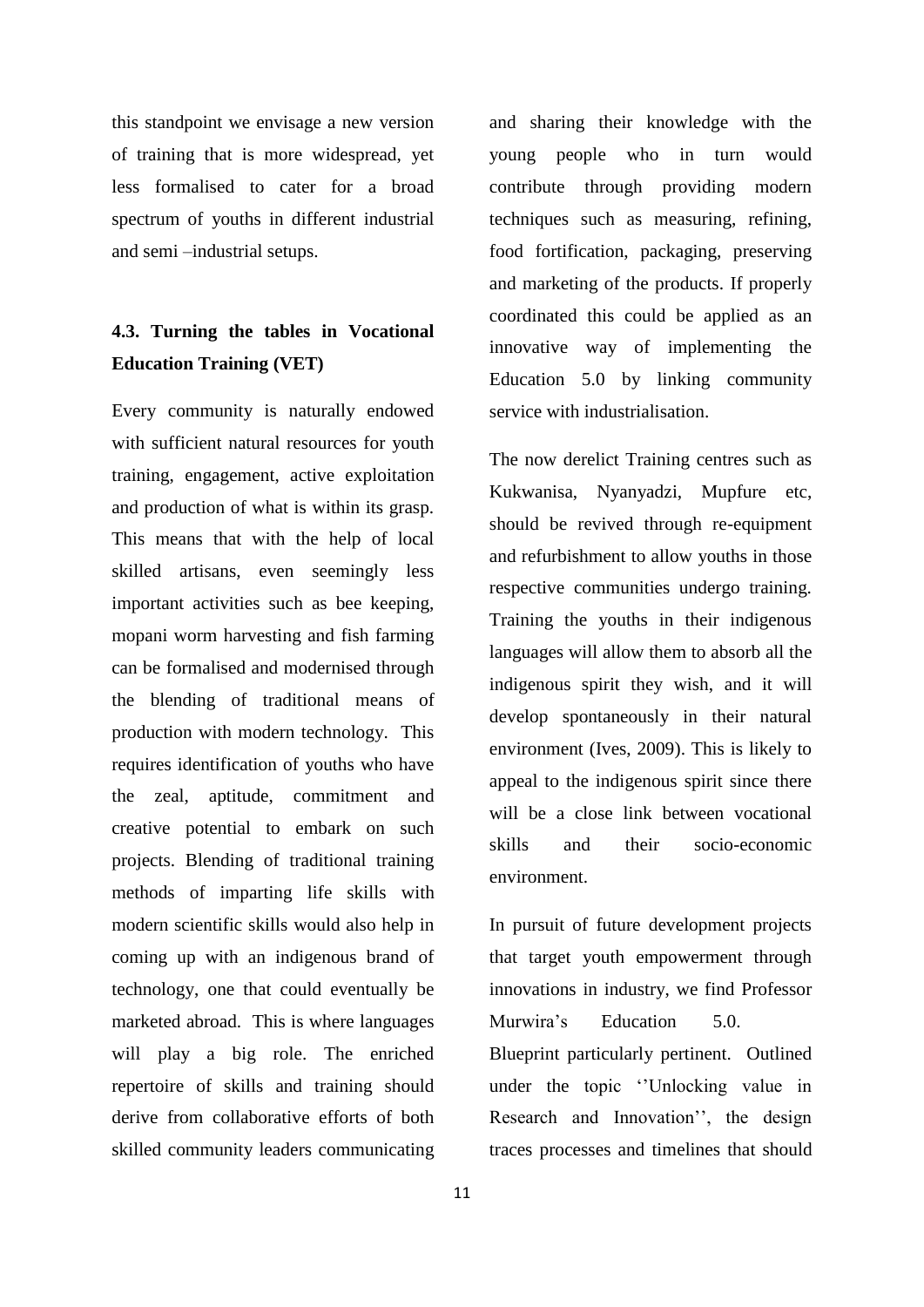guide researchers and trainers in implementation of the innovation development process. Professor Murwira suggests that the initial concept should be developed to a prototype, which can then be subjected to control testing before the pilot testing. This would be followed by the Standard Association of Zimbabwe assessment for approval before the final product is adopted and marketed.

The above design, if adopted, provides ample opportunities for community and youth involvement in industrial training and development through harnessing and refining local resources for job creation. The article provides sufficient basis for mobilising local industrial potential through the adoption of innovative practices that derive from indigenous knowledge systems within the communities. The use of Information Communication Technologies (ICT) becomes relevant in this regard since it facilitates storage, retrieval and application of modern technology in skills training. We therefore propose the adoption of potential entrepreneurial skills in the out of school youth, especially those who are academically less gifted. Those endowed with practical skills need to be identified, nurtured and trained to benefit the nation eventually. As a modus operandi, within any community, skilled artisans can be

encouraged to use their indigenous language as a vehicle for imparting industrial skills to out of school youths. This will enable innovators to think, create and name their products in their indigenous languages thereby contributing to global economic development. The challenges of communicating in a foreign language were poignantly brought to the fore when one of the respondents argued that;

> *I believe we cannot conceptualise in a foreign language. We fail to understand the mechanics of a language*." To sustain his argument the respondent cited an example of his colleague who obtained ten distinctions in his 'O' level results but failed English. His case became a topical issue, which drew the attention of senior educationists, because by Rhodesian standards he did not qualify to go for Advanced Level. When eventually that colleague of his was permitted to attempt Advanced Level he excelled and he now holds a doctorate in Mathematics. *Imagine shamwari yangu iyi ingadai yakatadza kuenderera mberi nokuda kweChirungu chete chete,*  (imagine my colleague could have failed to proceed with education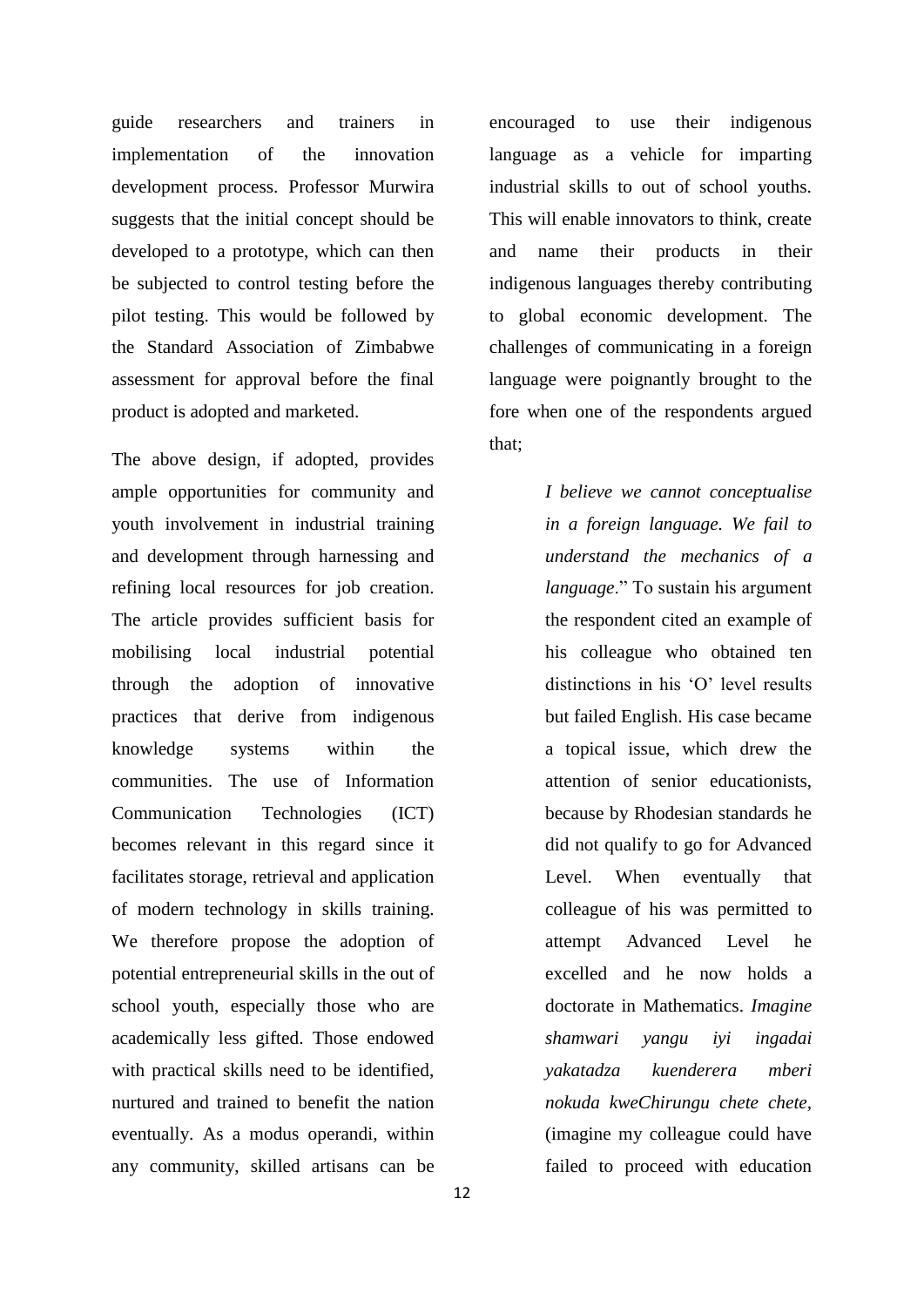just because of English alone), the interviewee concluded

It is our submission that vocational education training delivered in indigenous languages stand a chance to unlock the creative potential and innovation that drive resident in the youths. On the issue of media of educational instruction, the interviewee maintained that: *Mother tongue helps us to foster self image and that we will be defending our posterity.* He pointed out that language is a form of nationalism thereby authenticating nationalistic views, (Fishman, 1974). This perspective was later endorsed by Thondhlana (2000), when he asserted that mother tongue instruction will certainly provide the cultural confidence and identity necessary for nationhood.

This blending of indigenous languages with the official language will go a long way towards cross fertilisation of creative potentials between the youths and adults. Furthermore, existing vocational training institutions in various districts could serve as development nuclei for research and training in local industry. In concurrence with Professor Murwira's design, the first step should be concept development through identifying the special skill that derives from a potential resource base. This would be followed by a meeting of requirements of the enterprise. Next, the trainers and students would do a pilot application of the product, which would be followed by controlled testing. The last step would involve reorganising the productive process through the infusion of innovative practices. Once the product has passed through these stages approval for marketing and patenting would be sought from members of Standards Association of Zimbabwe (SAZ).

local mentors and students to map out the

## **4.4. Characteristics of sustainable VET**

The success of African nations depends on developing the people through quality inclusive indigenous education that is meant to solve immediate local problems. Unless we think we cannot invent, therefore languages that invoke thinking capacities of the masses should be adopted in vocational training. It is our submission that unless we take education to the doorsteps of people, we will not take it to the citizens. Taking education to the doorsteps of people implies opening doors of learning (odl) which learning can be delivered through Open Distance Learning (ODL) which is the best option to educate the masses. Sustainable development is realised when Africans use inclusive education to solve their own problems. They can only use knowledge from other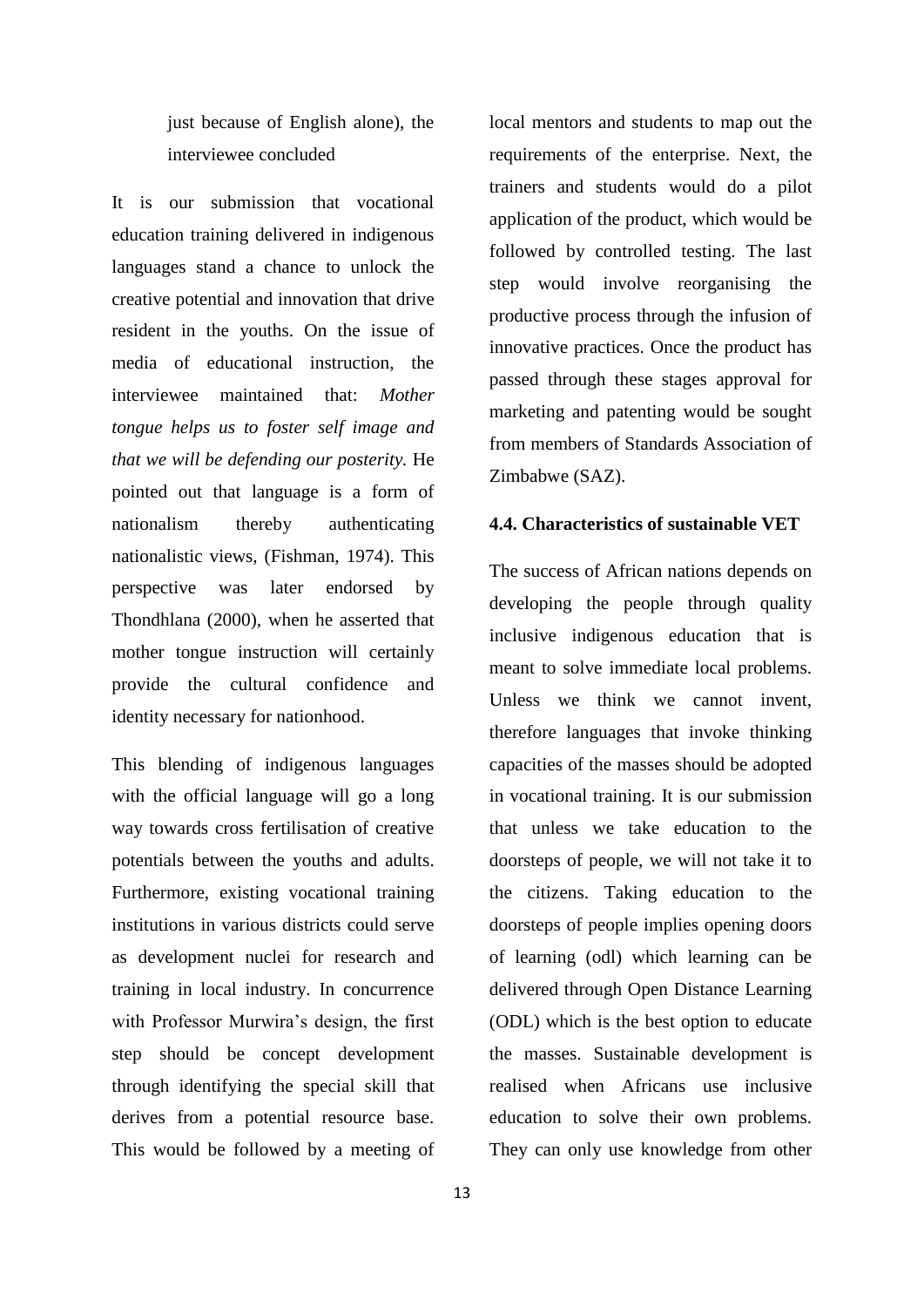countries to fine tune their problem solving capacities. African problems are unique to Africa, therefore solutions should also be based on the uniqueness of the problems. In the same vein Zimbabwean problems are unique to Zimbabwe hence solutions should be based on that uniqueness. African wisdom advises that "If a hyena has medicine for curing a running stomach, it should first cure itself." Professor Tennebe while giving a keynote address at the Zimbabwe Open University International Research Conference argued that, "To solve her problems Africa must tip-toe from the definitions offered by people external to the environment." He concluded by asserting that "The owner of the house knows where the leakage is coming from.*"* According to Professor Tennebe, Africa should integrate traditional with modern education the old and the new for sustainable development.

This paper concurs with the above argument and proposes an incremental approach in adopting mother tongue instruction. It should be noted that adopting indigenous languages as media of educational instruction does not translate into annihilation of English and other foreign languages. Indigenous languages are a useful alternative medium because they serve as avenues for creative and

innovative potentials in youths. The interplay between language and culture wherein the two shape each other leads to instruction in local languages also imparting elements of local culture and values. In a world where business is moving towards not just individualistic profit maximisation but holistic community centred corporate social responsibility, indigenous languages can engrain how professionals view their trade. Indigenous languages can have a lasting impact on workplace ethics, values, relations between and within ranks and host elements of workplace culture than help build lasting and beneficial relations through shared local values.

This dovetails with what Mazrui (2004) calls "an elite of labour," as opposed to "elite of leisure." An "elite of leisure" is one that minimises social commitment and exertion, and is placed in a situation in which it can pursue a life of comfort without worrying about social disapproval'' (ibid). It must be emphasised that the type of education people receive has a bearing on how the elite will interact with their immediate environment. We therefore advocate for a type of training that inculcates sound labour practices founded on values of commitment, honesty and accountability.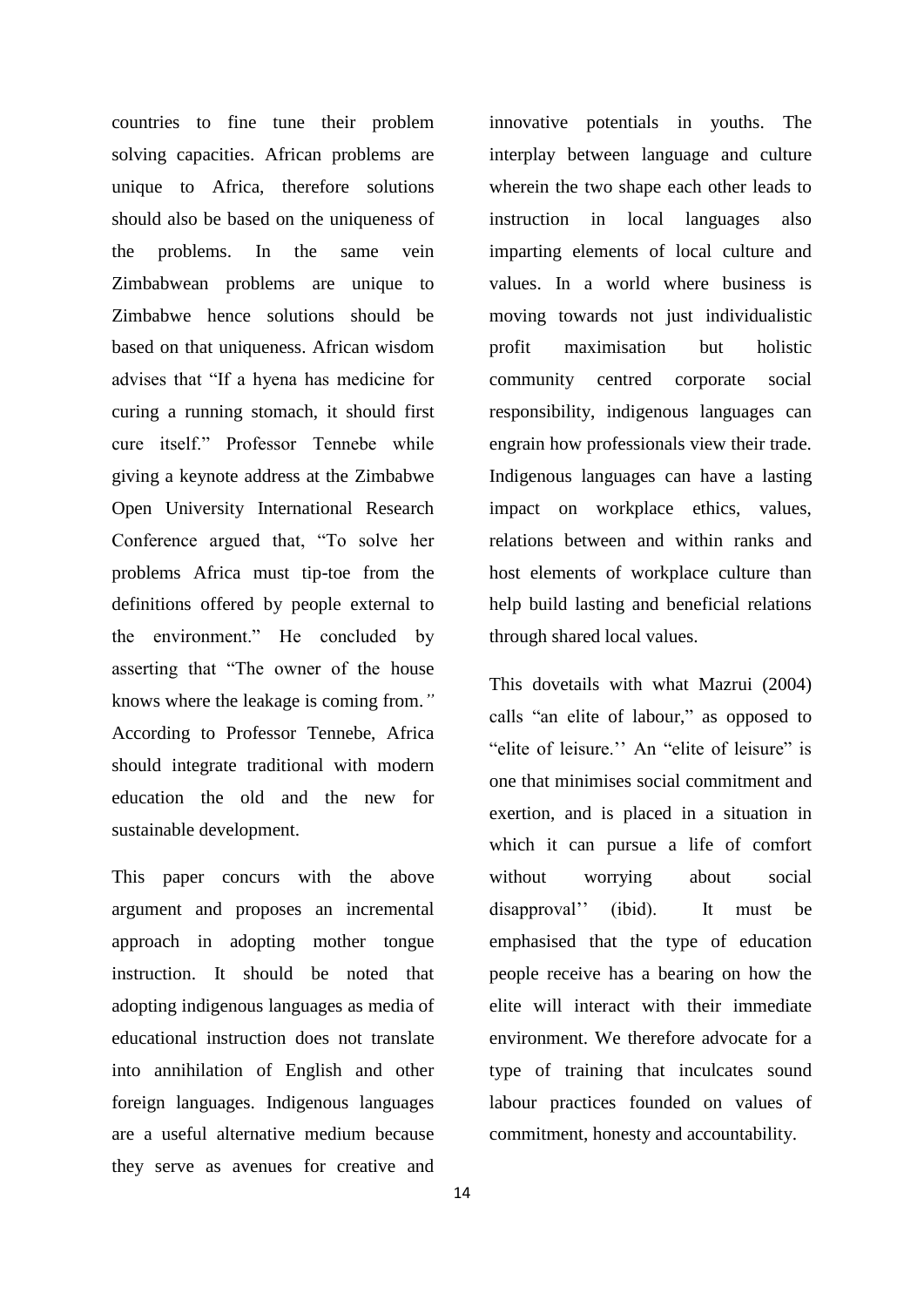### **5.0. Conclusions**

This article has inaugurated an agenda for developing and implementing a new training programme for out of school youths. The proposed strategies entail taking vocational skills to the doorstep, by identifying youths who are motivated to create employment for themselves under the mentorship of local skilled artisans in marginal communities. Based on the concept that innovations and ideas reside in the communities where resources for industrial expansion are found, the article has taken a predilection on the role of indigenous languages as media of instruction in vocational training for the out of school youths. The proposed blending of traditional training methods of imparting practical skills with modern scientific skills through an indigenous brand of technology is expected to pave way for the marketing of finished products abroad, evidence of an enriched repertoire of skills deriving from joint entrepreneurship. Throughout the paper it has been our submission that a viable solution to youth unemployment resides in the formalisation and expansion of small industries in local communities. The development of such industries would be guided by a national education programme that uses indigenous languages as media of instruction, given that language is a form

life as they are likely to evolve technologies that preserve and add value to their resources. The new strategy for training however, allows for flexibility in the language of instruction. This explains why we have suggested that ideas and innovations garnered through the foreign language should be simplified and disseminated in languages that the

communities are familiar with.

of asserting one's nationalism. The article recommends a participatory approach to vocational skills training to the out of school youths.

As discussed at length in this paper, the

new training programme envisages an

organised reengagement of unemployed

youths through an awareness campaign

that directs their attention to vast resources

in their communities. We affirm that it is

within these communities that they can tap

and develop entrepreneurship for their own sustenance and for contribution to SDGs.

For the implementation of such a worthy

enterprise we have recommended the

adoption of indigenous languages as media

of instruction Since these languages are the

repositories of culture it is possible that

communities who value themselves are

better placed to adapt and embark on a

programme that improves their quality of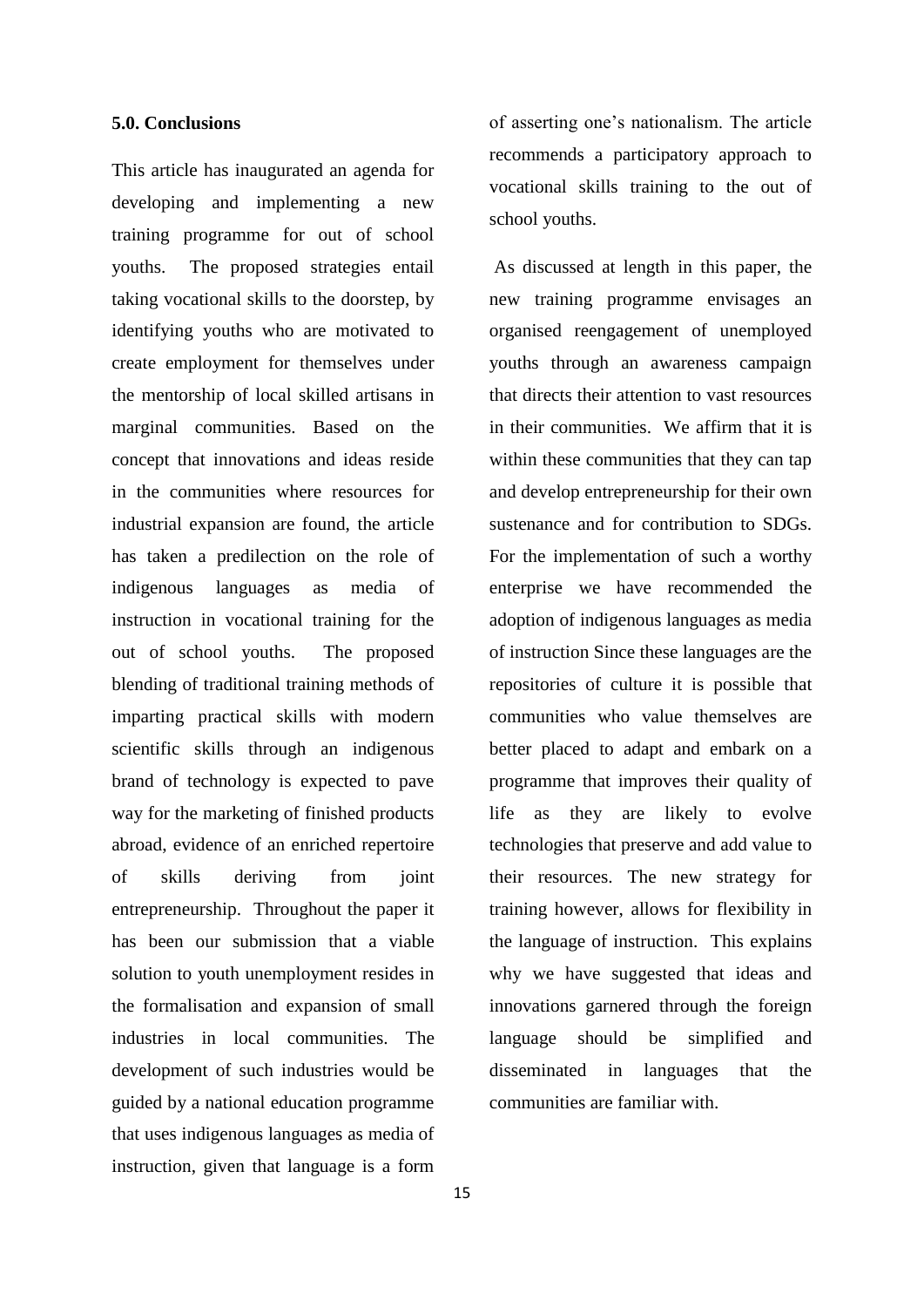The paper has highlighted the need for young people to mobilise themselves into repositories of skills for operationalising home grown industries. As they tap skills from the older skilled local artisans the young people should apply their creative potential to modernise business in their respective communities. We have further indicated that where possible concurrent use of English and indigenous languages as media for disseminating knowledge, training and moral values associated with emerging enterprises in marginal communities constitutes a veritable added advantage.

Finally, we have emphasised the expected benefits of pursuing an educational process that moulds a versatile and adaptable product, one suited to the demands of the new socio-economic demands. We have drawn attention to the new economic imperatives that call for realignment of youth training guided by cultural and philosophical persuasions of indigenous people. Our intention was to spearhead ways in which vocational training should foster nationhood by embedding community values and national interests while at the same time fulfilling the needs of the out of school youths through employment creation that replicates into sustainable development.

### **6.0. Recommendations**

The foregoing underscores the need for youth training programmes to be responsive to issues that are critical to development. It should raise aspirations and human potential by providing opportunities for learning outside the formal education system. Vocational training should largely result in employment creation and it should focus more on what its graduates can produce than how many certificates they have. It therefore means development of practical skills in crop science, animal husbandry, fishing, forestry, health and nutrition and many lifelong skills. Such development should break new ground by insisting on the application of new technologies that ensure value addition to the products. In other words, efforts should be made to transform primary industries such as fishing, chicken rearing and others into processed and packaged products for the export market. This entails constant evaluation and analysing of the potential markets as well as the aggressive adoption of competitive technology. Sustainable vocational education training should be grounded in the philosophical underpinnings of its recipients. This implies having a system that blends the traditional ways of imparting life skills with the skills required in the modern era.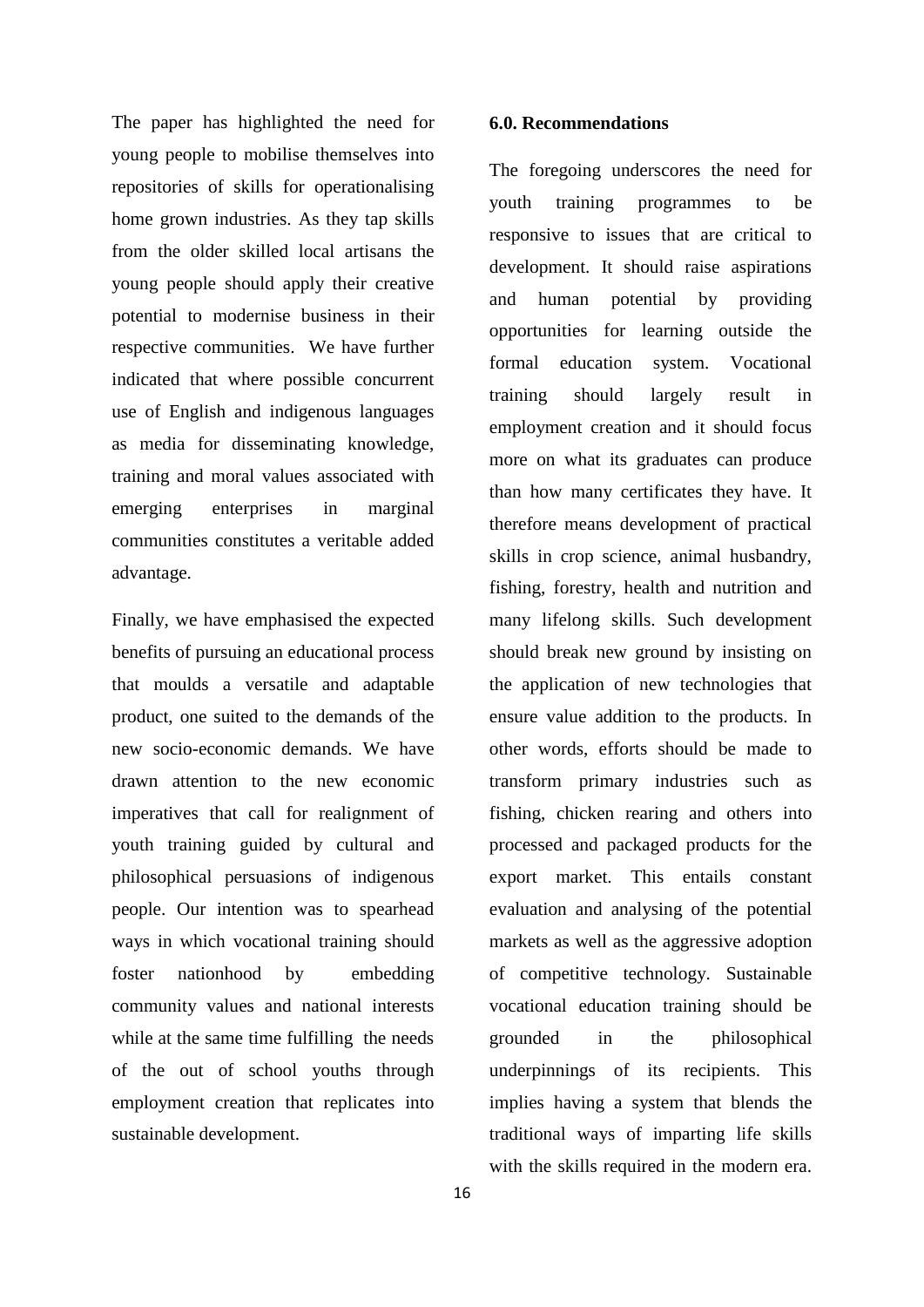First of all the beneficiaries of vocational training must identify with the nation through their unique cultural and linguistic identity.

 Zimbabwe requires an education system that trains the youth to value their national identity so that they can reconstruct their cultural and linguistic heritage. A system that is grounded in the *hunhu/ubuntu* philosophy is likely to restore socioeconomic values consistent with the traditions of Zimbabwe. We aver that use of non-African languages as media of instruction has presented illusions that to be educated means to be different. ho posits that the economic misfortunes of Africa are a result of Africa's dependence on European languages. Throughout this article we have emphasized that that lack of language power leads to retardation of social development and economic marginalisation. At a time when Zimbabwe is facing a multitude of economic challenges as evidenced by the declining Gross Domestic Product and investor fatigue, vocational education training for the youths should target not only skills development but also an appreciation of the African culture. The African cultural philosophy of *hunhu/ubuntu* is expressive of the social relations which could help obscure the deep-seated relations of exploitation. A

system that is grounded in ubuntu philosophy is likely to restore socioeconomic values that are consistent with Zimbabwe's national developmental aspirations as enunciated in education 5.0 thrust.

The youths would also need a "rewiring" so that they value hard work as well as innovation. They need to appreciate that technological innovations come with cultural overloads of the innovators hence to fight electronic colonialism (ecolonialism) there is dire need to encourage innovations done and communicated in African indigenous languages. Africa can also upload information on the information highway. Therefore the youths should be made aware that in the Information Age; wars are fought on grounds of information technology, so to establish a Zimbabwean nationhood the indigenous languages of Zimbabwe must play a central role in vocational education training.